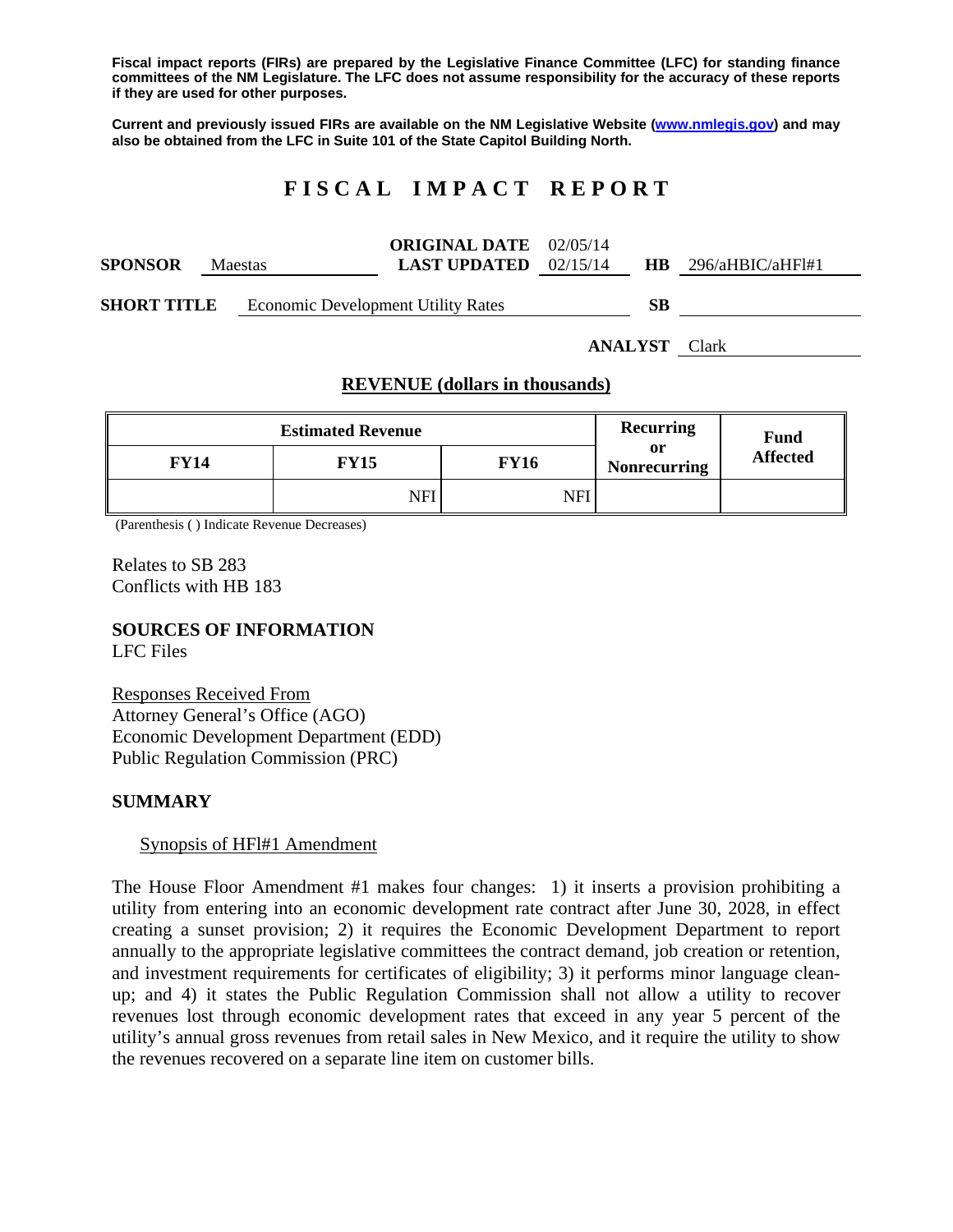#### **House Bill 296/aHBIC/aHFl#1 – Page 2**

### Synopsis of HBIC Amendment

The House Business and Industry Committee Amendment makes two changes: 1) it enables smaller existing New Mexico companies to qualify for economic development utility rates by reducing the minimum contract demand for such a customer from at least 4,000 kilowatts of electric power to at least 2,000 kilowatts of electric power, and 2) it clarifies language relating to the customer or prospective customer's sales outside New Mexico.

### Synopsis of Original Bill

House Bill 296 would amend Section 62-6-26 NMSA 1978 of the Public Utility Act to provide for economic development rates to certain customers certified by the Economic Development Department (EDD) to assist in job creation and additional investment in the state. The bill makes the following substantive changes.

- 1. The bill allows for an electric utility to enter into a contract with an eligible customer to provide an economic development rate that fixes a rate for no more than seven years that recovers at least the incremental cost of providing service to the customer. The bill requires the Public Regulation Commission (PRC) allow the economic development rate go into effect without a hearing no later than 30 days after the contract has been filed with the commission, unless PRC finds that there is probable cause to believe the rate may not meet the requirements as specified in the bill. If the commission determines that probable cause exists to ensure that the requirements are met, it shall, after notice and hearing, render a decision no later than 90 days after the date on which the contract was filed. If the commission does not act by that date, the contract shall go into effect. The bill defines "incremental cost" as the fuel and purchased power costs, costs recoverable from customers pursuant to the Renewable Energy Act and the Efficient Use of Energy Act, and direct costs of transmission and distribution necessary to provide service to the customer but does not include system-wide or system expansion costs that provide additional transmission or distribution capacity, system reliability, or other benefits to other customers.
- 2. The bill provides a customer is eligible for an economic development rate if:
	- a. The existing or prospective customer provides evidence satisfactory to the utility that:
		- i. the availability of the economic development rate is a critical contributing factor in the existing or prospective customer's decision to add new or additional load or in retaining existing load that would otherwise be lost;
		- ii. in the case of an existing customer seeking to retain load, the customer has a contract demand at a single location of at least 4,000 kilowatts of electric power;
		- iii. in the case of an existing or prospective customer seeking to add new or additional load, the customer will have a contract demand or an additional contract demand at a single location of at least 1,000 kilowatts of electric power;
		- iv. the customer intends to operate New Mexico facilities in for at least 10 years;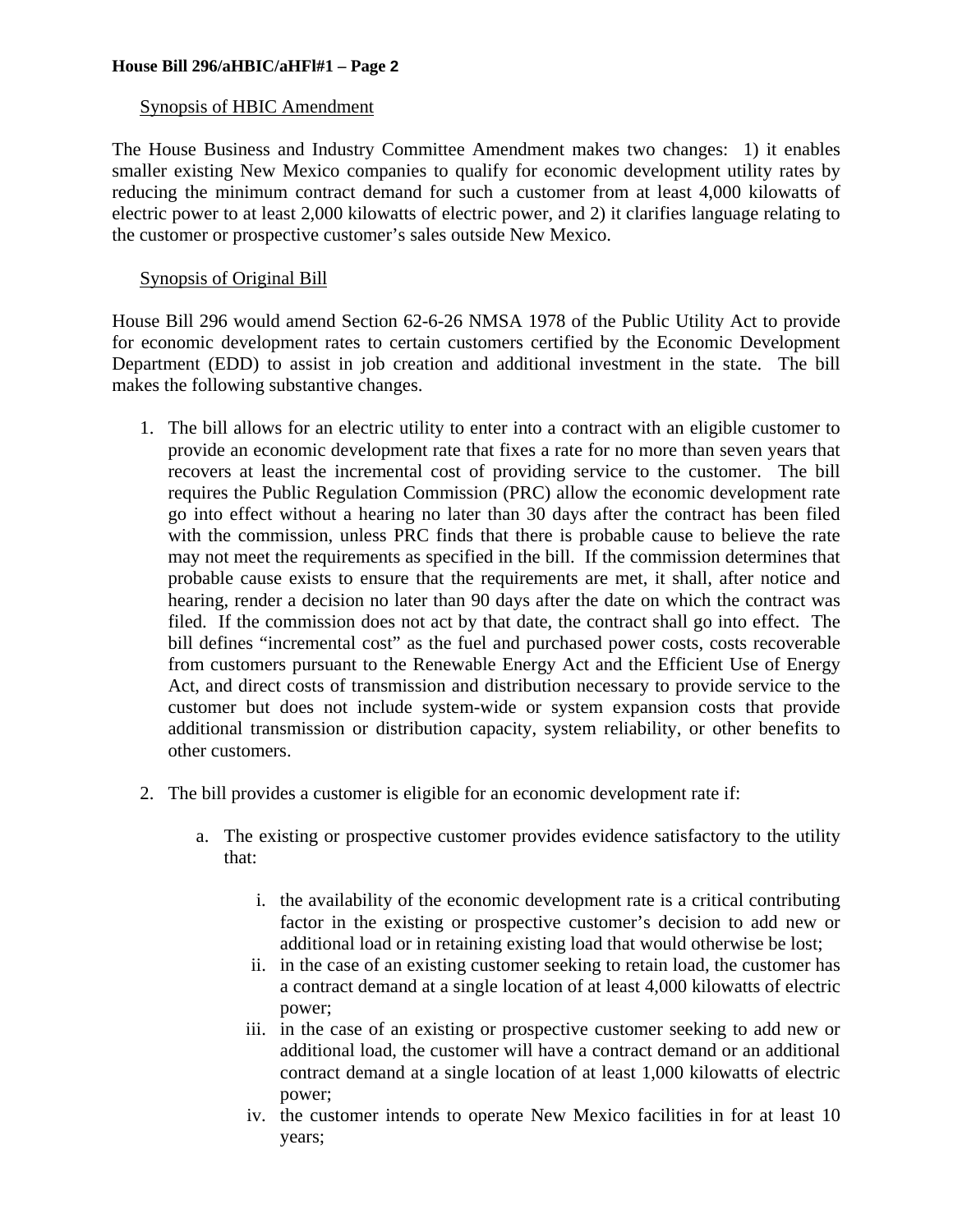- v. the operation of the customer's facilities for the 10-year period is economically viable under reasonable assumptions and projections; and
- vi. the customer that is or will be located in New Mexico has or will have sales revenue at least 50 percent of which is from sales outside the state.
- b. The customer receives a certificate of eligibility from EDD. The bill tasks the department to provide a certificate of eligibility to the customer benefiting from the economic development rate and must issue the certificate within 15 days of an application filing if the utility customer or prospective customer demonstrates to the reasonable satisfaction of EDD that, in addition to the satisfactory evidence provided to the utility:
	- i. the customer will retain or create at least 20 full-time jobs in New Mexico with a minimum annual salary of \$40 thousand;
	- ii. the customer has invested or will invest not less than \$5 million in fixed assets, including machinery and equipment in New Mexico; and
	- iii. the customer that is or will be located in New Mexico has or will have sales revenue at least 50 percent of which is from sales outside the state.
- 3. The bill requires the certificate of eligibility issued by EDD contain terms and conditions that are reasonably necessary to ensure the contract demand, job creation or retention, and investment requirements are achieved, including establishing reasonable development milestones and requires the customer to demonstrate through progress reports or otherwise its achievement of the milestones.
- 4. The bill states a customer who receives a certificate of eligibility and pays rates lower than would otherwise be applicable to the customer, but does not in fact fulfill the commitments necessary to qualify, shall be liable to the utility for the difference between the economic development rate and the rate otherwise applicable to the customer. The customer or prospective customer shall provide reasonable assurances to the utility it will meet the eligibility requirements, including deposits or bonds to guarantee payment to the utility of the difference between the economic development rate and the rate that would have otherwise been applicable to the customer's service.
- 5. The bill requires PRC to allow the utility to fully recover in a general rate case from all other customers the full amount of the difference, if any, between the revenue recovered pursuant to the contract economic development rate and the utility's cost to provide service to that customer.
- 6. The bill defines "electric utility" and "utility" to be a public utility but does not include a member of a regional transmission organization regulated by the Federal Energy Regulatory Commission and does not include rural electric cooperatives.

The bill contains an emergency clause.

## **FISCAL IMPLICATIONS**

There is no direct fiscal impact; however, enactment of the bill would allow utilities to offer economic development rates, which could help to recruit new businesses into New Mexico or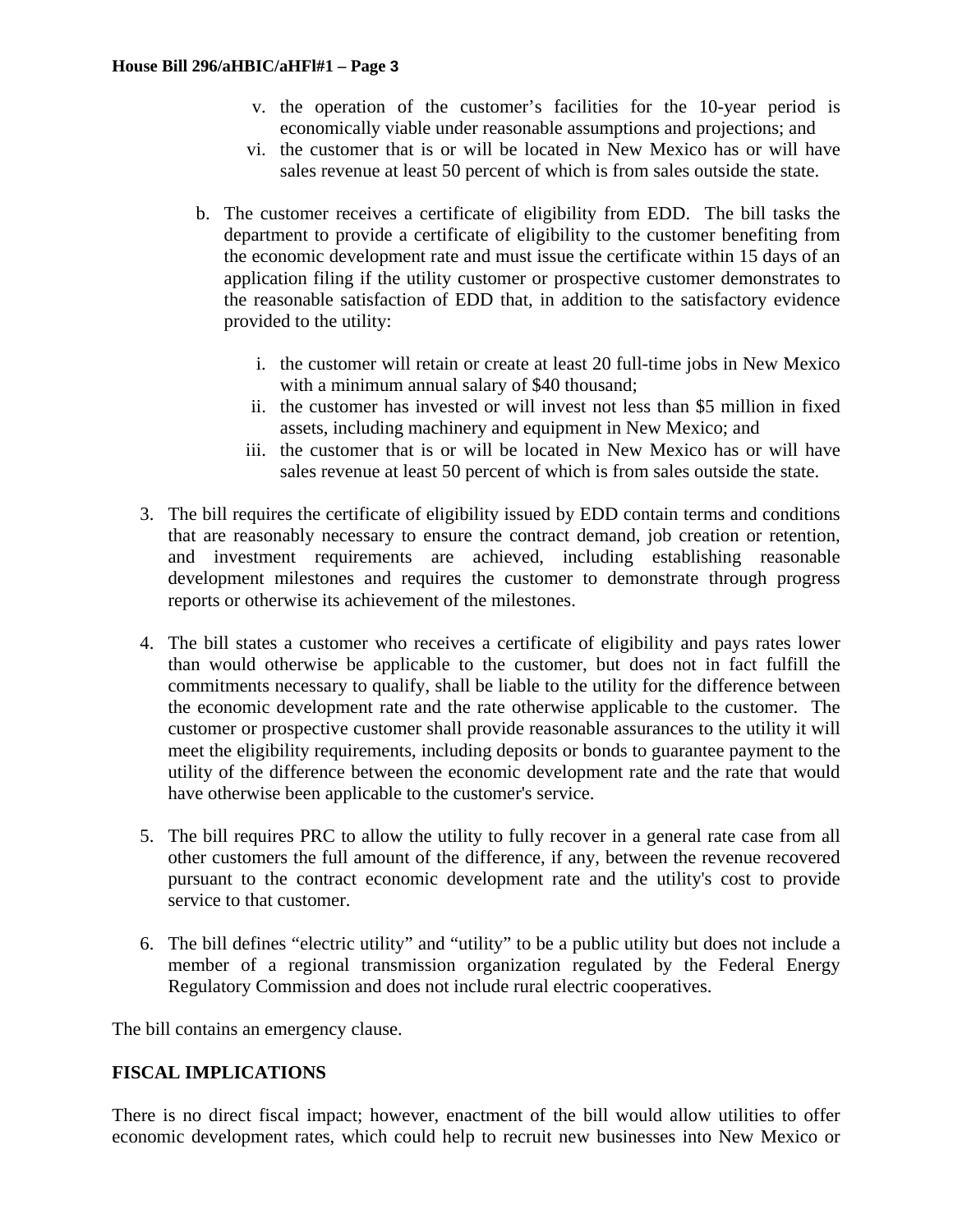#### **House Bill 296/aHBIC/aHFl#1 – Page 4**

retain businesses that might otherwise leave the state. This potential economic growth would presumably result in a larger tax base.

### **SIGNIFICANT ISSUES**

EDD analysis shows reliable and competitive rates are key site selection criteria for most manufacturers, and New Mexico is not keeping up with its neighboring states in terms of the economic recovery. More specifically, the state is losing population and manufacturing jobs. The U.S. Bureau of Labor Statistics reports the state lost 425 manufacturing jobs in the first quarter of 2013 and lost manufacturing jobs in each of the three preceding quarters. Utility rates are uncompetitive for new, private investment. At least 44 utilities in 29 states currently offer some form of electric incentive rates, including Texas, Oklahoma, and California.

The amendment to existing statute eliminates the requirement that the economic development rate be provided only when the utility or supplier of the utility has excess capacity. AGO notes the effect of this bill would be to raise rates for the residential and small business customers of utilities. Although the economic development rate reduces utility costs for qualifying customers, it shifts the burden of paying for those utilities to residential and small business customers.

## **ADMINISTRATIVE IMPLICATIONS**

This bill would require additional EDD staff time to review and grant certificates of eligibility to utility customers and prospective customers.

### **CONFLICT, DUPLICATION**

SB 283 duplicates HB 296. HB 183 also amends the Public Utility Act to alter economic development rate provisions but contains language conflicting with this bill's amendments to the same section of law. The primary differences are that this bill provides a limited definition of a utility and requires the customer or prospective customer to provide evidence to the utility as described in 2(a) of the "Summary" section of this document.

### **TECHNICAL ISSUES**

AGO reports the bill contains no guidance as to how to determine the direct costs of transmission and distribution to a specific customer. Since the bill allows the utility to recover the cost difference of the economic development rate in a general rate case from the rest of the customers, it creates a significant problem as to how to determine what the direct cost of transmission and distribution is to the economic development rate customer.

### **ALTERNATIVES**

AGO suggests that rather than shifting the full burden of paying the difference of rates to customers who do not qualify for a lesser rate, the bill could allow a portion of the rate difference to be borne by these customers. For example, rather than allowing the utility to recover the full rate difference in a general rate case, the utility could be allowed to recover 50 percent of the difference in a general rate case. As it currently reads, the bill places the full burden of this economic development rate differential on other customers who do not qualify for a lesser rate. It could be appropriate to split the burden of the differential between rate payers and the utilities.